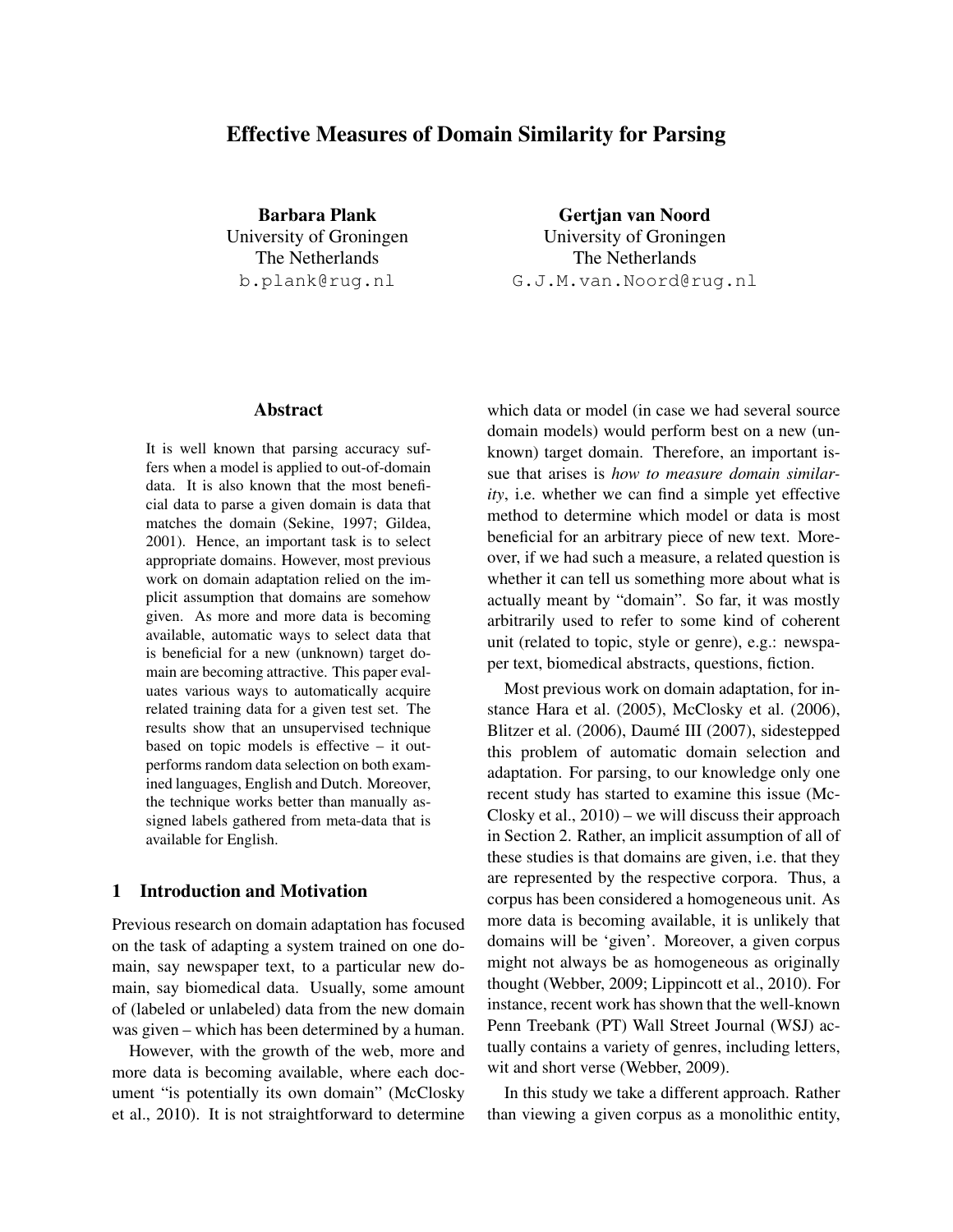we break it down into the article-level, and disregard corpora boundaries. Given the resulting set of documents (articles), we evaluate various ways to automatically acquire related training data for a given test set, to find answers to the following questions:

- Given a pool of data (a collection of articles from unknown domain) and a test article, is there a way to automatically select data that is relevant for the new domain? If so:
- Which similarity measure is good for parsing?
- How does it compare to human-annotated data?
- Is the measure also useful for other languages and/or tasks?

To this end, we evaluate measures of domain similarity and feature representations and their impact on dependency parsing accuracy. Given a collection of annotated articles, and a new article that we want to parse, we want to select the most similar articles to train the best parser for that new article.

In the following, we will first compare automatic measures to human-annotated labels by examining parsing performance within subdomains of the Penn Treebank WSJ. Then, we extend the experiments to the domain adaptation scenario. Experiments were performed on two languages: English and Dutch. The empirical results show that a simple measure based on topic distributions is effective for both languages and works well also for Part-of-Speech tagging. As the approach is based on plain surfacelevel information (words) and it finds related data in a completely unsupervised fashion, it can be easily applied to other tasks or languages for which annotated (or automatically annotated) data is available.

### 2 Related Work

The work most related to ours is McClosky et al. (2010). They try to find the best combination of source models to parse data from a new domain, which is related to Plank and Sima'an (2008). In the latter, unlabeled data was used to create several parsers by weighting trees in the WSJ according to their similarity to the subdomain. McClosky et al. (2010) coined the term *multiple source domain adaptation*. Inspired by work on parsing accuracy prediction (Ravi et al., 2008), they train a linear regression model to predict the best (linear interpolation) of source domain models. Similar to us, Mc-Closky et al. (2010) regard a target domain as mixture of source domains, but they focus on phrasestructure parsing. Furthermore, our approach differs to theirs in two respects: we do not treat source corpora as one entity and try to mix models, but rather consider articles as base units and try to find subsets of related articles (the most similar articles); moreover, instead of creating a supervised model (in their case to predict parsing accuracy), our approach is 'simplistic': we apply measures of domain similarity directly (in an unsupervised fashion), without the necessity to train a supervised model.

Two other related studies are (Lippincott et al., 2010; Van Asch and Daelemans, 2010). Van Asch and Daelemans (2010) explore a measure of domain difference (Renyi divergence) between pairs of domains and its correlation to Part-of-Speech tagging accuracy. Their empirical results show a linear correlation between the measure and the performance loss. Their goal is different, but related: rather than finding related data for a new domain, they want to estimate the loss in accuracy of a PoS tagger when applied to a new domain. We will briefly discuss results obtained with the Renyi divergence in Section 5.1. Lippincott et al. (2010) examine subdomain variation in biomedicine corpora and propose awareness of NLP tools to such variation. However, they did not yet evaluate the effect on a practical task, thus our study is somewhat complementary to theirs.

The issue of data selection has recently been examined for Language Modeling (Moore and Lewis, 2010). A subset of the available data is automatically selected as training data for a Language Model based on a scoring mechanism that compares crossentropy scores. Their approach considerably outperformed random selection and two previous proposed approaches both based on perplexity scoring.<sup>1</sup>

# 3 Measures of Domain Similarity

## 3.1 Measuring Similarity Automatically

Feature Representations A similarity function may be defined over any set of events that are con-

<sup>&</sup>lt;sup>1</sup>We tested data selection by perplexity scoring, but found the Language Models too small to be useful in our setting.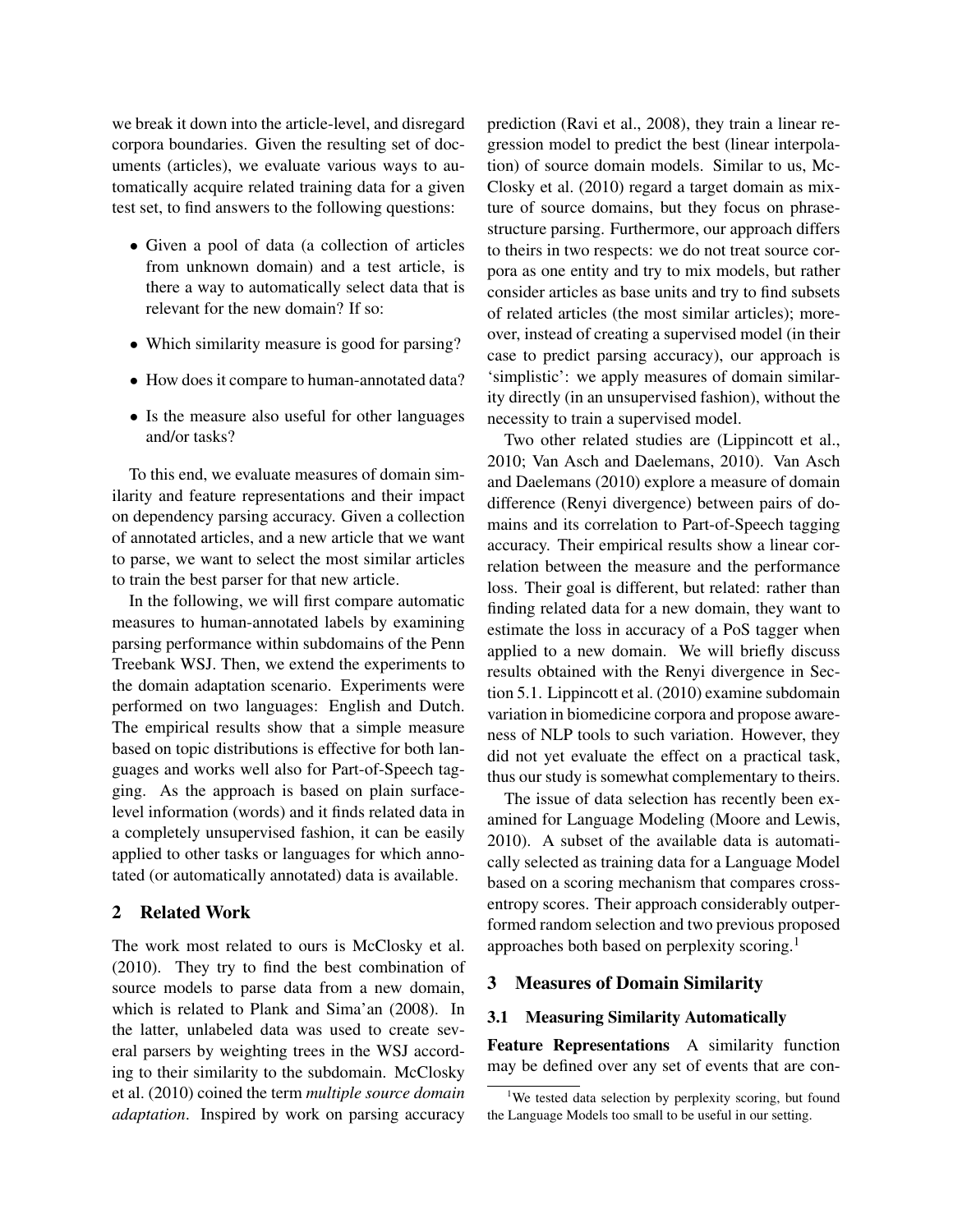sidered to be relevant for the task at hand. For parsing, these might be words, characters, n-grams (of words or characters), Part-of-Speech (PoS) tags, bilexical dependencies, syntactic rules, etc. However, to obtain more abstract types such as PoS tags or dependency relations, one would first need to gather respective labels. The necessary tools for this are again trained on particular corpora, and will suffer from domain shifts, rendering labels noisy.

Therefore, we want to gauge the effect of the simplest representation possible: plain surface characteristics (unlabeled text). This has the advantage that we do not need to rely on additional supervised tools; moreover, it is interesting to know how far we can get with this level of information only.

We examine the following feature representations: relative frequencies of words, relative frequencies of character tetragrams, and topic models, motivated as follows. Relative frequencies of words are a simple and effective representation used e.g. in text classification (Manning and Schütze, 1999), while character n-grams have proven successful in genre classification (Wu et al., 2010). Topic models (Blei et al., 2003; Steyvers and Griffiths, 2007) can be considered an advanced model over word distributions: every article is represented by a topic distribution, which in turn is a distribution over words. Similarity between documents can be measured by comparing topic distributions.

Similarity Functions There are many possible similarity (or distance) functions. They fall broadly into two categories: probabilistically-motivated and geometrically-motivated functions. The similarity functions examined in this study will be described in the following.

The *Kullback-Leibler (KL) divergence*  $D(q||r)$  is a classical measure of 'distance'<sup>2</sup> between two probability distributions, and is defined as:  $D(q||r) =$  $\sum_{y} q(y) \log \frac{q(y)}{r(y)}$ . It is a non-negative, additive, asymmetric measure, and 0 iff the two distributions are identical. However, the KL-divergence is undefined if there exists an event y such that  $q(y) > 0$ but  $r(y) = 0$ , which is a property that "makes it unsuitable for distributions derived via maximumlikelihood estimates" (Lee, 2001).

One option to overcome this limitation is to apply smoothing techniques to gather non-zero estimates for all y. The alternative, examined in this paper, is to consider approximations to the KL divergence, such as the Jensen-Shannon (JS) divergence (Lin, 1991) and the skew divergence (Lee, 2001).

The *Jensen-Shannon divergence*, which is symmetric, computes the KL-divergence between  $q, r$ , and the average between the two. We use the JS divergence as defined in Lee (2001):  $JS(q, r)$  = 1  $\frac{1}{2}[D(q||\text{avg}(q,r)) + D(r||\text{avg}(q,r))]$ . The asymmetric *skew divergence*  $s_{\alpha}$ , proposed by Lee (2001), mixes one distribution with the other by a degree defined by  $\alpha \in [0,1)$ :  $s_{\alpha}(q, r, \alpha) = D(q||\alpha r + (1 \alpha$ )q). As  $\alpha$  approaches 1, the skew divergence approximates the KL-divergence.

An alternative way to measure similarity is to consider the distributions as vectors and apply geometrically-motivated distance functions. This family of similarity functions includes the *cosine*  $cos(q,r) = q(y) \cdot r(y)/||q(y)|| ||r(y)||$ , *euclidean*  $euc(q,r) = \sqrt{\sum_{y} (q(y) - r(y))^2}$  and *variational* (also known as L1 or Manhattan) distance function, defined as  $var(q, r) = \sum_{y} |q(y) - r(y)|$ .

## 3.2 Human-annotated data

In contrast to the automatic measures devised in the previous section, we might have access to human annotated data. That is, use label information such as topic or genre to define the set of similar articles.

Genre For the Penn Treebank (PT) Wall Street Journal (WSJ) section, more specifically, the subset available in the Penn Discourse Treebank, there exists a partition of the data by *genre* (Webber, 2009). Every article is assigned one of the following genre labels: news, letters, highlights, essays, errata, wit and short verse, quarterly progress reports, notable and quotable. This classification has been made on the basis of meta-data (Webber, 2009). It is wellknown that there is no meta-data directly associated with the individual WSJ files in the Penn Treebank. However, meta-data can be obtained by looking at the articles in the ACL/DCI corpus (LDC99T42), and a mapping file that aligns document numbers of DCI (DOCNO) to WSJ keys (Webber, 2009). An example document is given in Figure 1. The metadata field HL contains headlines, SO source info, and

<sup>&</sup>lt;sup>2</sup>It is not a proper distance metric since it is asymmetric.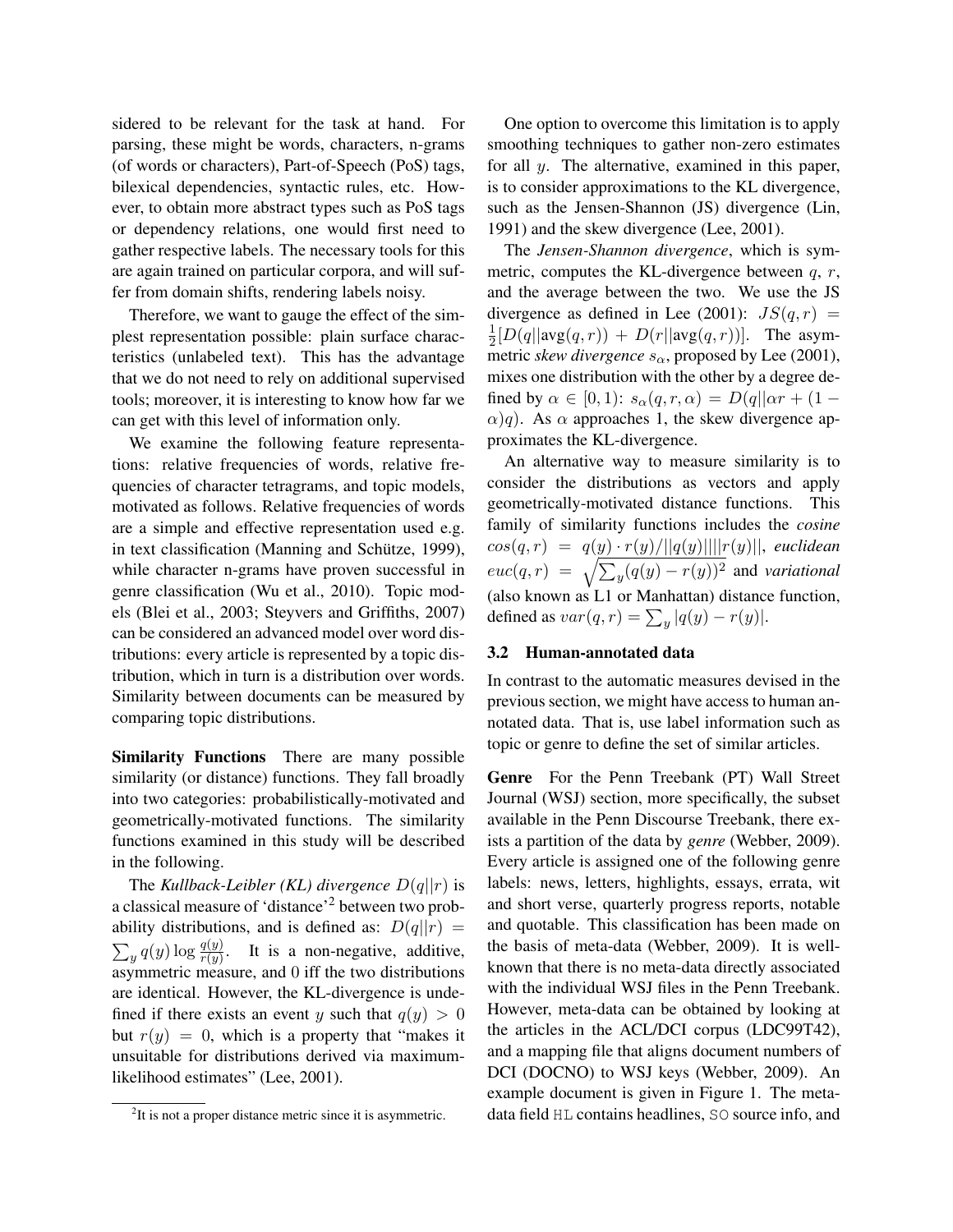#### the IN field includes topic markers.

```
<DOC><DOCNO> 891102-0186. </DOCNO>
<WSJKEY> wsj_0008 </WSJKEY>
<AN> 891102-0186. </AN>
<HL> U.S. Savings Bonds Sales
@ Suspended by Debt Limit </HL>
<DD> 11/02/89 </DD>
<SO> WALL STREET JOURNAL (J) </SO>
<IN> FINANCIAL, ACCOUNTING, LEASING (FIN)
BOND MARKET NEWS (BON) </IN>
<GV> TREASURY DEPARTMENT (TRE) </GV>
<DATELINE> WASHINGTON </DATELINE>
<TXT>
<p><s>The federal government suspended sales of U.S.
savings bonds because Congress hasn't lifted
the ceiling on government debt.</s></p> [...]
```
Figure 1: Example of ACL/DCI article. We have augmented it with the WSJ filename (WSJKEY).

Topic On the basis of the same meta-data, we devised a classification of the Penn Treebank WSJ by *topic*. That is, while the genre division has been mostly made on the basis of headlines, we use the information of the IN field. Every article is assigned one, more than one or none of a predefined set of keywords. While their origin remains unclear, $3$ these keywords seem to come from a controlled vocabulary. There are 76 distinct topic markers. The three most frequent keywords are: TENDER OFFERS, MERGERS, ACQUISITIONS (TNM), EARNINGS (ERN), STOCK MARKET, OFFERINGS (STK). This reflects the fact that a lot of articles come from the financial domain. But the corpus also contains articles from more distant domains, like MARKETING, ADVERTISING (MKT), COMPUTERS AND INFORMATION TECHNOLOGY (CPR), HEALTH CARE PROVIDERS, MEDICINE, DENTISTRY (HEA), PETROLEUM (PET).

# 4 Experimental Setup

### 4.1 Tools & Evaluation

The parsing system used in this study is the MST parser (McDonald et al., 2005), a state-of-the-art data-driven graph-based dependency parser. It is

a system that can be trained on a variety of languages given training data in CoNLL format (Buchholz and Marsi, 2006). Additionally, the parser implements both projective and non-projective parsing algorithms. The projective algorithm is used for the experiments on English, while the non-projective variant is used for Dutch. We train the parser using default settings. MST takes PoS-tagged data as input; we use gold-standard tags in the experiments.

We estimate topic models using Latent Dirichlet Allocation (Blei et al., 2003) implemented in the MALLET<sup>4</sup> toolkit. Like Lippincott et al.  $(2010)$ , we set the number of topics to 100, and otherwise use standard settings (no further optimization). We experimented with the removal of stopwords, but found no deteriorating effect while keeping them. Thus, all experiments are carried out on data where stopwords were not removed.

We implemented the similarity measures presented in Section 3.1. For skew divergence, that requires parameter  $\alpha$ , we set  $\alpha = .99$  (close to KL divergence) since that has shown previously to work best (Lee, 2001). Additionally, we evaluate the approach on English PoS tagging using two different taggers: MXPOST, the MaxEnt tagger of Ratnaparkhi<sup>5</sup> and Citar,<sup>6</sup> a trigram HMM tagger.

In all experiments, parsing performance is measured as *Labeled Attachment Score* (LAS), the percentage of tokens with correct dependency edge and label. To compute LAS, we use the CoNLL 2007 evaluation script<sup>7</sup> with punctuation tokens excluded from scoring (as was the default setting in CoNLL 2006). PoS tagging accuracy is measured as the percentage of correctly labeled words out of all words. Statistical significance is determined by *Approximate Randomization Test* (Noreen, 1989; Yeh, 2000) with 10,000 iterations.

#### 4.2 Data

English - WSJ For English, we use the portion of the Penn Treebank Wall Street Journal (WSJ) that has been made available in the CoNLL 2008 shared

<sup>&</sup>lt;sup>3</sup>It is not known what IN stands for, as also stated in Mark Liberman's notes in the readme of the ACL/DCI corpus. However, a reviewer suggested that IN might stand for "index terms" which seems plausible.

<sup>4</sup> http://mallet.cs.umass.edu/

<sup>5</sup> ftp://ftp.cis.upenn.edu/pub/adwait/jmx/

 $6$ Citar has been implemented by Daniël de Kok and is available at: https://github.com/danieldk/citar

<sup>7</sup> http://nextens.uvt.nl/depparse-wiki/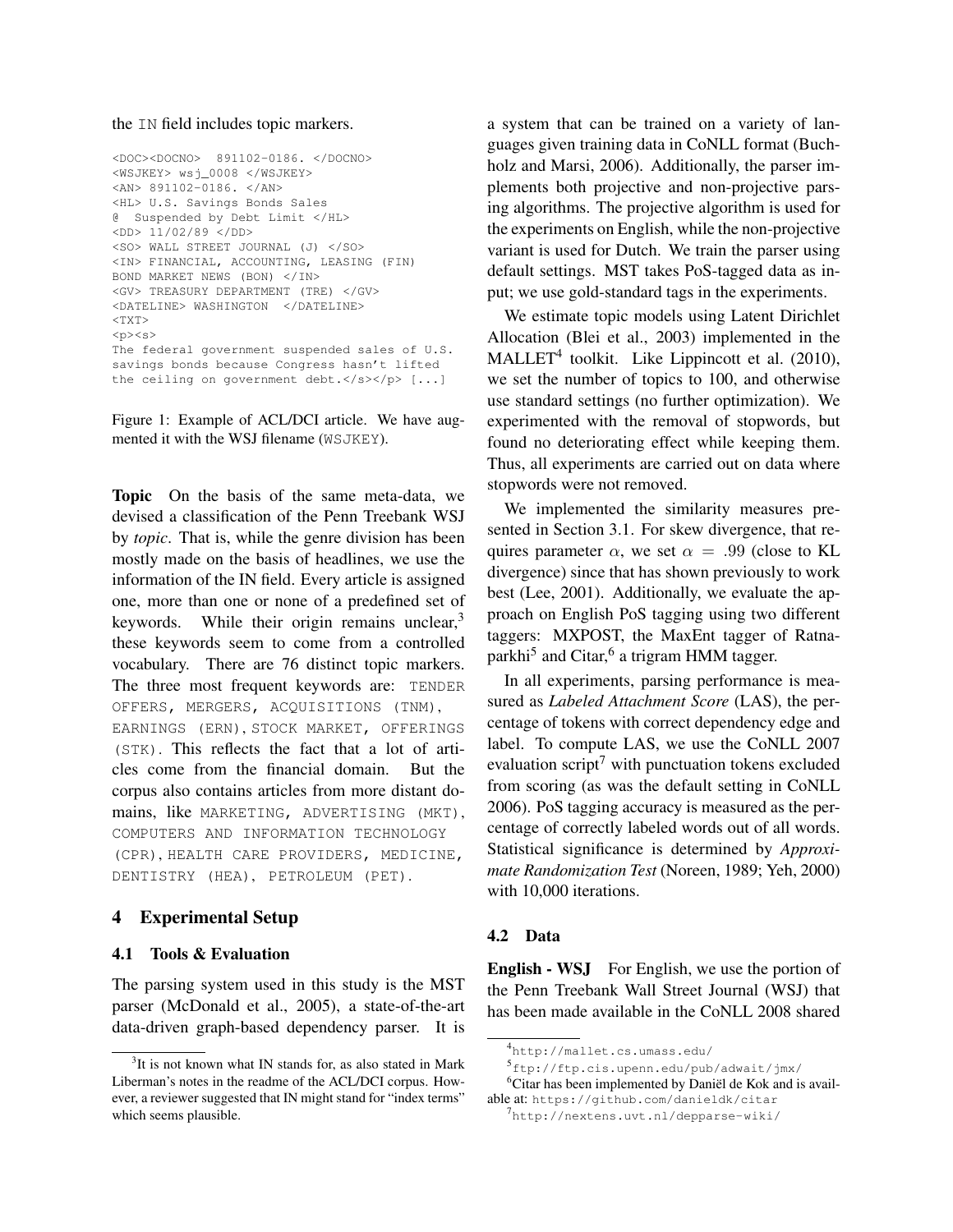task. This data has been automatically converted $8$ into dependency structure, and contains three files: the training set (sections 02-21), development set (section 24) and test set (section 23).

Since we use articles as basic units, we actually split the data to get back original article boundaries.<sup>9</sup> This led to a total of 2,034 articles (1 million words). Further statistics on the datasets are given in Table 1. In the first set of experiments on WSJ subdomains, we consider articles from section 23 and 24 that contain at least 50 sentences as test sets (target domains). This amounted to 22 test articles.

|           | <b>EN: WSJ</b> | $WSJ+G+B$ | Dutch      |
|-----------|----------------|-----------|------------|
| articles  | 2,034          | 3,776     | 51,454     |
| sentences | 43,117         | 77,422    | 1,663,032  |
| words     | 1,051,997      | 1,784,543 | 20,953,850 |

Table 1: Overview of the datasets for English and Dutch.

To test whether we have a reasonable system, we performed a sanity check and trained the MST parser on the training section (02-21). The result on the standard test set (section 23) is identical to previously reported results (excluding punctuation tokens: LAS 87.50, Unlabeled Attachment Score (UAS) 90.75; with punctuation tokens: LAS 87.07, UAS 89.95). The latter has been reported in (Surdeanu and Manning, 2010).

English - Genia (G) & Brown (B) For the Domain Adaptation experiments, we added 1,552 articles from the  $GENIA<sup>10</sup>$  treebank (biomedical abstracts from Medline) and 190 files from the Brown corpus to the pool of data. We converted the data to CoNLL format with the LTH converter (Johansson and Nugues, 2007). The size of the test files is, respectively: Genia 1,360 sentences with an average number of 26.20 words per sentence; the Brown test set is the same as used in the CoNLL 2008 shared task and contains 426 sentences with a mean of 16.80 words.

## 5 Experiments on English

## 5.1 Experiments within the WSJ

In the first set of experiments, we focus on the WSJ and evaluate the similarity functions to gather related data for a given test article. We have 22 WSJ articles as test set, sampled from sections 23 and 24. Regarding feature representations, we examined three possibilities: relative frequencies of words, relative frequencies of character tetragrams (both unsmoothed) and document topic distributions.

In the following, we only discuss representations based on words or topic models as we found character tetragrams less stable; they performed sometimes similar to their word-based counterparts but other times, considerably worse.

Results of Similarity Measures Table 2 compares the effect of the different ways to select related data in comparison to the random baseline for increasing amounts of training data. The table gives the average over 22 test articles (rather than showing individual tables for the 22 articles). We select articles up to various thresholds that specify the total number of sentences selected in each round (e.g. 0.3k, 1.2k, etc.).<sup>11</sup> In more detail, Table 2 shows the result of applying various similarity functions (introduced in Section 3.1) over the two different feature representations (w: words; tm: topic model) for increasing amounts of data. We additionally provide results of using the Renyi divergence.<sup>12</sup>

Clearly, as more and more data is selected, the differences become smaller, because we are close to the data limit. However, for all data points less than 38k (97%), selection by jensen-shannon, variational and cosine similarity outperform random data selection significantly for both types of feature representations (words and topic model). For selection by topic models, this additionally holds for the euclidean measure.

From the various measures we can see that selection by jensen-shannon divergence and variational distance perform best, followed by cosine similarity, skew divergence, euclidean and renyi.

<sup>8</sup>Using the LTH converter: http://nlp.cs.lth.se/ software/treebank\_converter/

<sup>&</sup>lt;sup>9</sup>This was a non-trivial task, as we actually noticed that some sentences have been omitted from the CoNLL 2008 shared task.

<sup>&</sup>lt;sup>10</sup>We use the GENIA distribution in Penn Treebank format available at http://bllip.cs.brown.edu/download/ genia1.0-division-rel1.tar.gz

<sup>&</sup>lt;sup>11</sup>Rather than choosing  $k$  articles, as article length may differ. <sup>12</sup>The *Renyi divergence* (Rényi, 1961), also used by Van

Asch and Daelemans (2010), is defined as  $D_{\alpha}(q, r) = 1/(\alpha -$ 1)  $\log(\sum q^{\alpha} r^{1-\alpha})$ .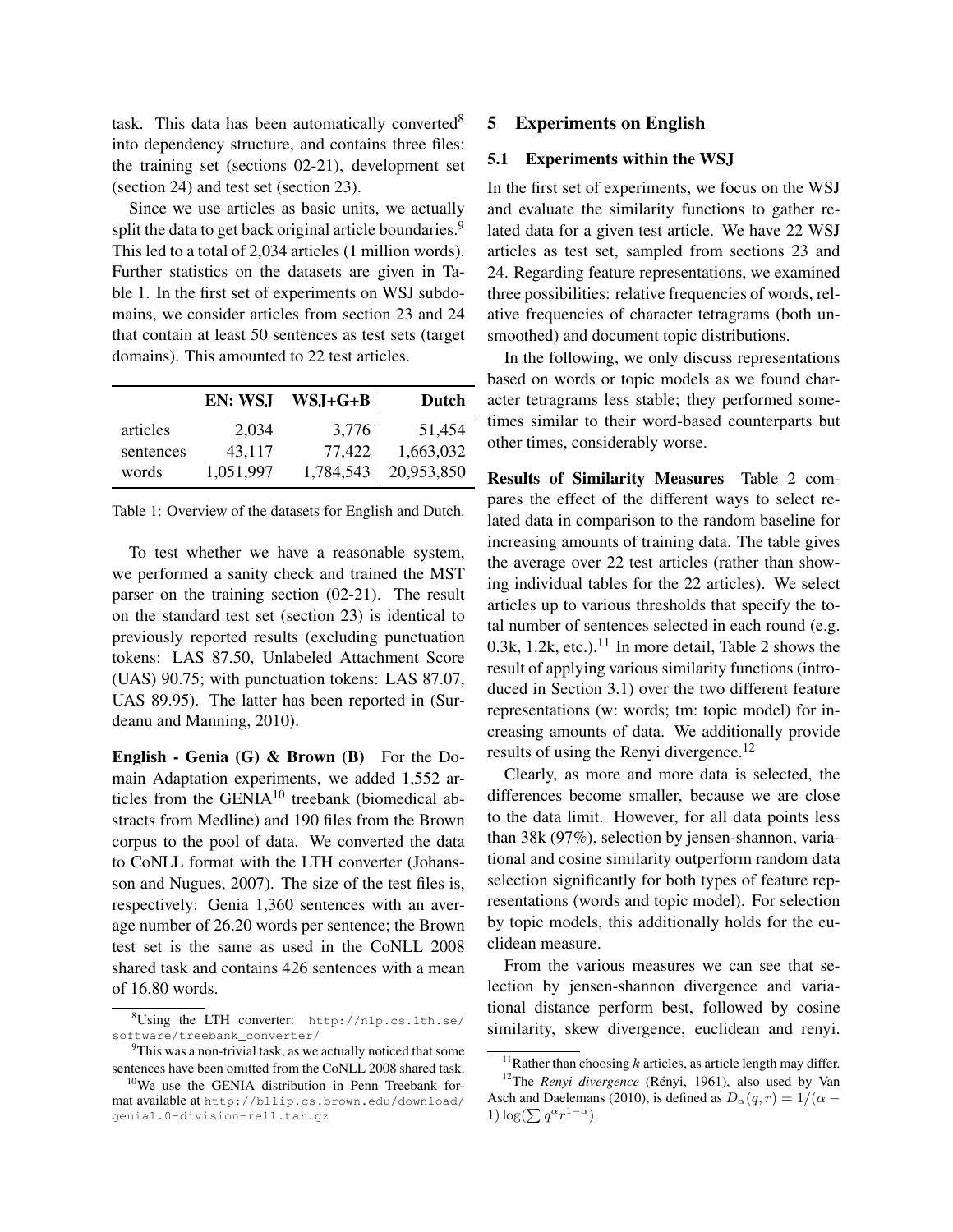|         | $1\%$        | $3\%$              | $25\%$        | 49%           | $97\%$ |
|---------|--------------|--------------------|---------------|---------------|--------|
|         | (0.3k)       | (1.2k)             | (9.6k)        | (19.2k)       | (38k)  |
| random  | 70.61        | 77.21              | 82.98         | 84.48         | 85.51  |
| $w$ -js | $74.07*$     | $79.41*$           | $83.98*$      | $84.94*$      | 85.68  |
| w-var   | $74.07*$     | 79.60 $\star$      | 83.82 $\star$ | $84.94*$      | 85.45  |
| w-skw   | $74.20*$     | $78.95*$           | $83.68\star$  | 84.60         | 85.55  |
| w-cos   | $73.77*$     | 79.30 <sup>★</sup> | $83.87\star$  | $84.96*$      | 85.59  |
| w-euc   | $73.85*$     | $78.90*$           | $83.52\star$  | 84.68         | 85.57  |
| w-ryi   | $73.41\star$ | 78.31              | $83.76\star$  | 84.46         | 85.46  |
| $tm-js$ | $74.23*$     | $79.49*$           | $84.04*$      | $85.01*$      | 85.45  |
| tm-var  | $74.29\star$ | $79.59*$           | $83.93*$      | $84.94*$      | 85.43  |
| tm-skw  | $74.13*$     | $79.42*$           | $84.13*$      | 84.82         | 85.73  |
| tm-cos  | $74.04*$     | $79.27*$           | 84.14 $\star$ | $84.99*$      | 85.42  |
| tm-euc  | $74.27\star$ | $79.53*$           | $83.93*$      | 85.15 $\star$ | 85.62  |
| tm-ryi  | 71.26        | $78.64*$           | $83.79*$      | 84.85         | 85.58  |

Table 2: Comparison of similarity measures based on words (w) and topic model (tm): accuracy for increasing amounts of training data as average over 22 WSJ articles (js=jensen-shannon; cos=cosine; skw=skew; var=variational; euc=euclidean; ryi=renyi). Best score (per representation) underlined, best overall score bold;  $\star$  indicates significantly better ( $p < 0.05$ ) than random.

Renyi divergence does not perform as well as other probabilistically-motivated functions. Regarding feature representations, the representation based on topic models works slightly better than the respective word-based measure (cf. Table 2) and often achieves the overall best score (boldface).

Overall, the differences in accuracy between the various similarity measures are small; but interestingly, the overlap between them is not that large. Table 3 and Table 4 show the overlap (in terms of proportion of identically selected articles) between pairs of similarity measures. As shown in Table 3, for all measures there is only a small overlap with the random baseline (around 10%-14%). Despite similar performance, topic model selection has interestingly no substantial overlap with any other wordbased similarity measures: their overlap is at most 41.6%. Moreover, Table 4 compares the overlap of the various similarity functions within a certain feature representation (here  $x$  stands for either topic model – left value – or words – right value). The table shows that there is quite some overlap between jensen-shannon, variational and skew divergence on one side, and cosine and euclidean on

the other side, i.e. between probabilistically- and geometrically-motivated functions. Variational has a higher overlap with the probabilistic functions. Interestingly, the 'peaks' in Table 4 (underlined, i.e. the highest pair-wise overlaps) are the same for the different feature representations.

In the following we analyze selection by topic model and words, as they are relatively different from each other, despite similar performance. For the word-based model, we use jensen-shannon as similarity function, as it turned out to be the best measure. For topic model, we use the simpler variational metric. However, very similar results were achieved using jensen-shannon. Cosine and euclidean did not perform as well.

|               | ran  | $w$ -is | w-var | w-skw | w-cos | w-euc |
|---------------|------|---------|-------|-------|-------|-------|
| ran           |      | 10.3    | 10.4  | 10.0  | 10.4  | 10.2  |
| $tm-$         | 12.1 | 41.6    | 39.6  | 36.0  | 29.3  | 28.6  |
| tm-var        | 12.3 | 40.8    | 39.3  | 34.9  | 29.3  | 28.5  |
| tm-skw        | 11.8 | 40.9    | 39.7  | 36.8  | 30.0  | 30.1  |
| $tm$ - $\cos$ | 14.0 | 31.7    | 30.7  | 27.3  | 24.1  | 23.2  |
| tm-euc        | 14.6 | 27.5    | 27.2. | 23.4  | 22.6  | 22.1  |
|               |      |         |       |       |       |       |

Table 3: Average overlap (in %) of similarity measure: random selection (ran) vs. measures based on words (w) and topic model (tm).

| $x = \text{tm/w}$ | $x$ -js | $x$ -var | $x$ -skw | $x$ -cos                 | $x$ -euc |
|-------------------|---------|----------|----------|--------------------------|----------|
| $tm/w-var$        | 76/74   |          | 60/63    | 55/48                    | 49/47    |
| $tm/w-skw$        | 69/72   | 60/63    |          | 48/41                    | 42/42    |
| $tm/w-cos$        | 57/42   | 55/48    | 48/41    | $\overline{\phantom{0}}$ | 62/71    |
| $tm/w$ -euc       | 47/41   | 49/47    | 42/42    | 62/71                    |          |

Table 4: Average overlap (in %) for different feature representations x as  $tm/w$ , where tm=topic model and w=words. Highest pair-wise overlap is underlined.

Automatic Measure vs. Human labels The next question is how these automatic measures compare to human-annotated data. We compare word-based and topic model selection (by using jensen-shannon and variational, respectively) to selection based on human-given labels: genre and topic. For genre, we randomly select larger amounts of training data for a given test article from the same genre. For topic, the approach is similar, but as an article might have several topic markers (keywords in the IN field), we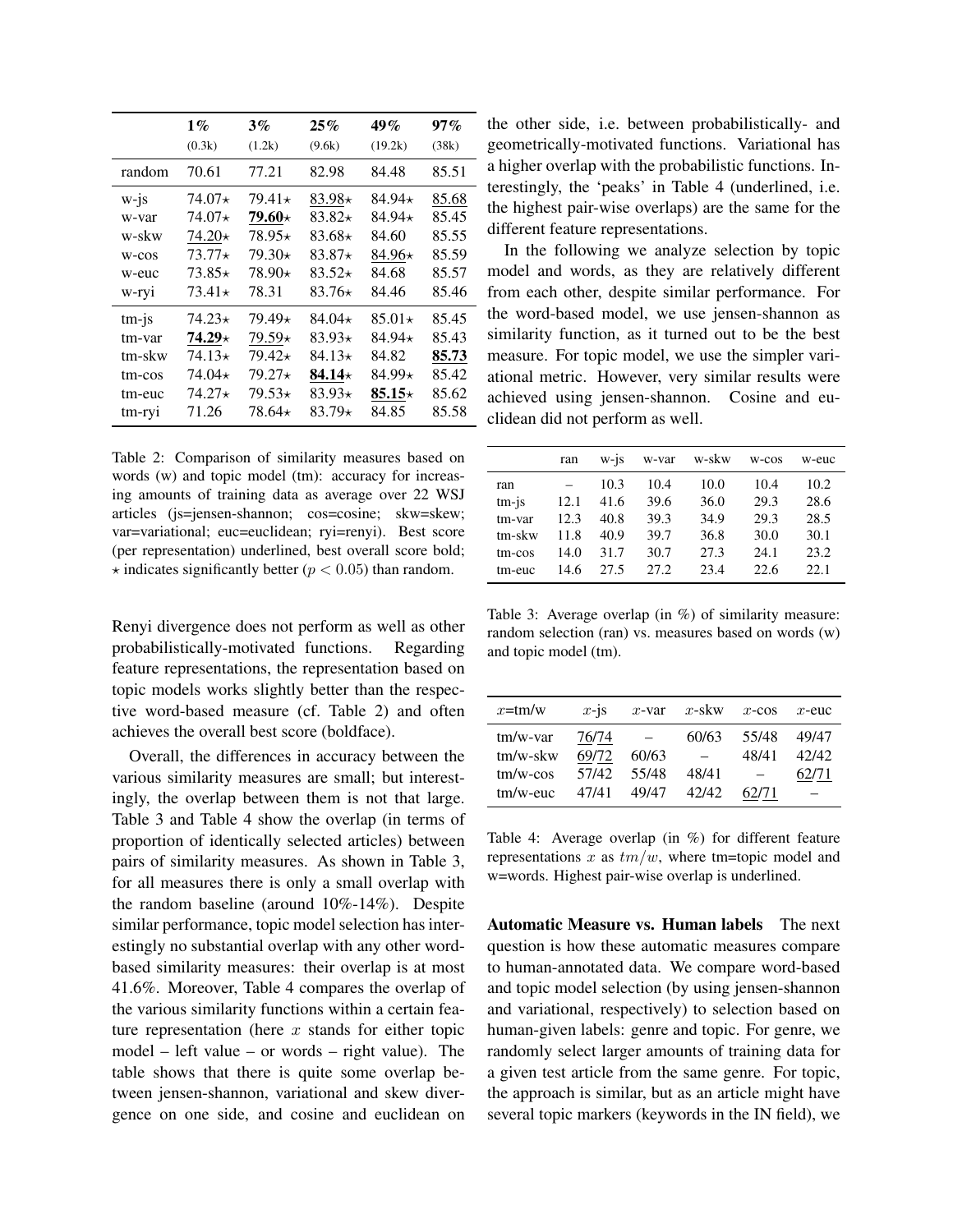rank articles by proportion of overlapping topic keywords.



Figure 2: Comparison of automatic measures (words using jensen-shannon and topic model using variational) with human-annotated labels (genre/topic). Automatic measures outperform human labels ( $p < 0.05$ ).

Figure 2 shows that human-labels do actually not perform better than the automatic measures. Both are just close to random selection. Moreover, the line of selection by topic marker (IN fields) stops early – we believe the reason for this is that the IN fields are too fine-grained, which limits the amount of articles that are considered relevant for a given test article. However, manually aggregating articles on similar topics did not improve topic-based selection either. We conclude that the automatic selection techniques perform significantly better than humanannotated data, at least within the WSJ domain considered here.

## 5.2 Domain Adaptation Results

Until now, we compared similarity measures by restricting ourselves to articles from the WSJ. In this section, we extend the experiments to the domain adaptation scenario. We augment the pool of WSJ articles with articles coming from two other corpora: Genia and Brown. We want to gauge the effectiveness of the domain similarity measures in the multidomain setting, where articles are selected from the pool of data without knowing their identity (which corpus the articles came from).

The test sets are the standard evaluation sets from the three corpora: the standard WSJ (section 23) and Brown test set from CoNLL 2008 (they contain 2,399 and 426 sentences, respectively) and the Genia test set (1,370 sentences). As a reference, we give results of models trained on the respective corpora (*per-corpus* models; i.e. if we consider corpora boundaries and train a model on the respective domain – this model is 'supervised' in the sense that it knows from which corpus the test article came from) as well as a baseline model trained on all data, i.e. the *union* of all three corpora (wsj+genia+brown), which is a standard baseline in domain adaptation (Daumé III, 2007; McClosky et al., 2010).

|                   | WS.J     | <b>Brown</b>         | Genia               |
|-------------------|----------|----------------------|---------------------|
|                   | (38k)    | (28k)                | (19k)               |
| random            | 86.58    | 73.81                | 83.77               |
| per-corpus        | 87.50    | 81.55                | 86.63               |
| union             | 87.05    | 79.12                | 81.57               |
| topic model (var) | $87.11*$ | 81.76 $\diamondsuit$ | 86.77 $\diamond$    |
| words $(i)$       | 86.30    | 81.47 $\diamond$     | $86.44\diamondsuit$ |

Table 5: Domain Adaptation Results on English (significantly better:  $\star$  than random;  $\diamondsuit$  than random and union).

The learning curves are shown in Figure 3, the scores for a specific amount of data are given in Table 5. The performance of the reference models (per-corpus and union in Table 5) are indicated in Figure 3 with horizontal lines: the dashed line represents the per-corpus performance ('supervised' model); the solid line shows the performance of the union baseline trained on all available data (77k sentences). For the former, the vertical dashed lines indicate the amount of data the model was trained on (e.g. 23k sentences for Brown).

Simply taking all available data has a deteriorating effect: on all three test sets, the performance of the union model is below the presumably best performance of a model trained on the respective corpus (per-corpus model).

The empirical results show that automatic data selection by topic model outperforms random selection on all three test sets and the union baseline in two out of three cases. More specifically, selection by topic model outperforms random selection significantly on all three test sets and all points in the graph ( $p < 0.001$ ). Selection by the word-based measure (words-js) achieves a significant improve-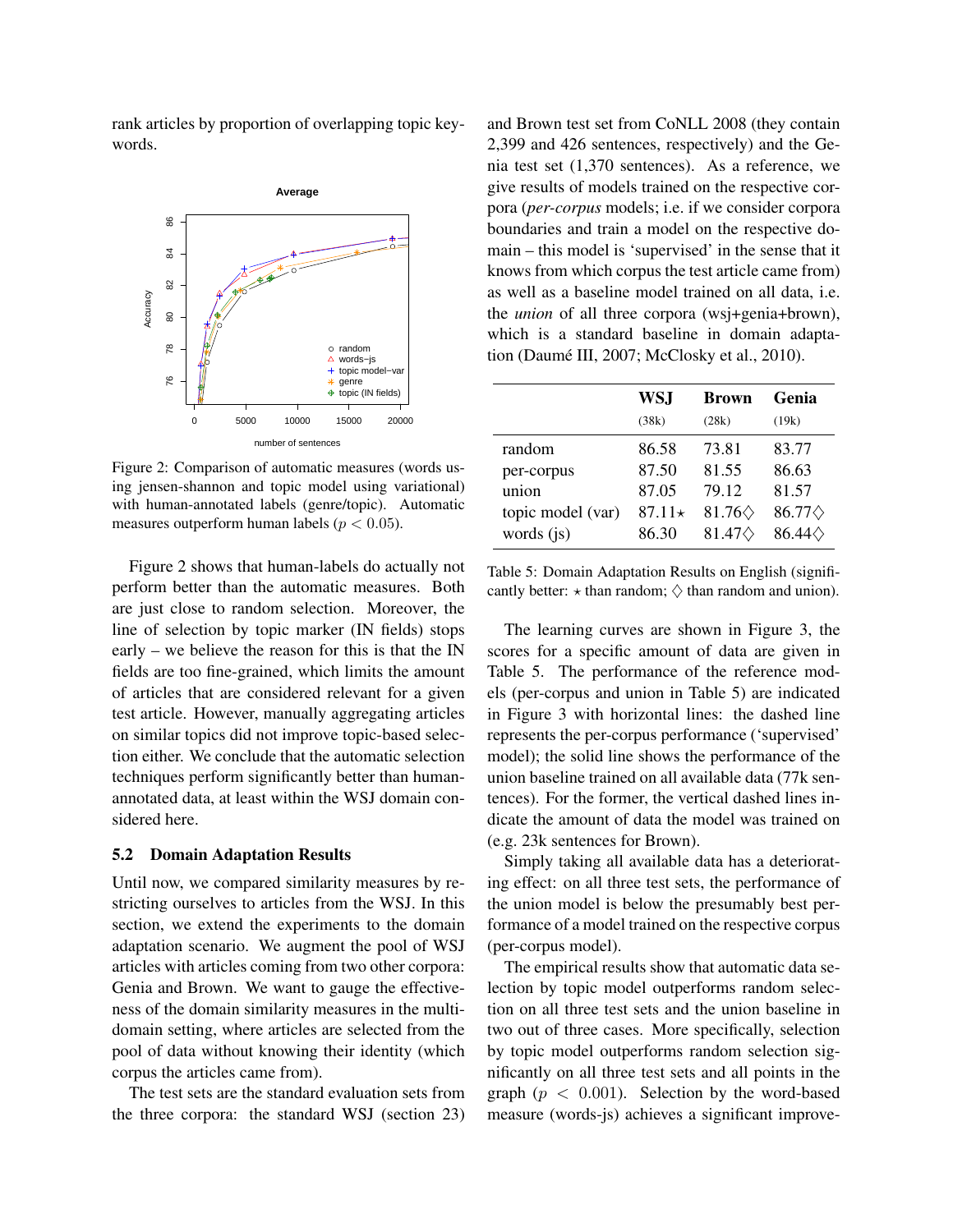

Figure 3: Domain Adaptation Results for English Parsing with Increasing Amounts of Training Data.

ment over the random baseline on two out of the three test sets – it falls below the random baseline on the WSJ test set. Thus, selection by topic model performs best – it achieves better performance than the union baseline with comparably little data (Genia: 4k; Brown: 19k – in comparison: union has 77k). Moreover, it comes very close to the supervised percorpus model performance<sup>13</sup> with a similar amount of data (cf. vertical dashed line). This is a very good result, given that the technique disregards the origin of the articles and just uses plain words as information. It automatically finds data that is beneficial for an unknown target domain.

So far we examined domain similarity measures for parsing, and concluded that selection by topic model performs best, closely followed by wordbased selection using the jensen-shannon divergence. The question that remains is whether the measure is more widely applicable: How does it perform on another language and task?

PoS tagging We perform similar Domain Adaptation experiments on WSJ, Genia and Brown for PoS tagging. We use two taggers (HMM and Max-Ent) and the same three test articles as before. The results are shown in Figure 4 (it depicts the average over the three test sets, WSJ, Genia, Brown, for space reasons). The left figure shows the performance of the HMM tagger; on the right is the Max-Ent tagger. The graphs show that automatic training data selection outperforms random data selection, and again topic model selection performs best,

closely followed by words-js. This confirms previous findings and shows that the domain similarity measures are effective also for this task.



Figure 4: PoS tagging results, average over 3 test sets.

# 6 Experiments on Dutch

For Dutch, we evaluate the approach on a bigger and more varied dataset. It contains in total over 50k articles and 20 million words (cf. Table 1). In contrast to the English data, only a small portion of the dataset is manually annotated: 281 articles.<sup>14</sup>

Since we want to evaluate the performance of different similarity measures, we want to keep the influence of noise as low as possible. Therefore, we annotated the remaining articles with a parsing system that is more accurate (Plank and van Noord, 2010), the Alpino parser (van Noord, 2006). Note that using a more accurate parsing system to train another parser has recently also been proposed by Petrov et al. (2010) as *uptraining*. Alpino is a parser tailored to Dutch, that has been developed over the last ten years, and reaches an accuracy level

 $13$ On Genia and Brown (cf. Table 5) there is no significant difference between topic model and per-corpus model.

<sup>14</sup>http://www.let.rug.nl/vannoord/Lassy/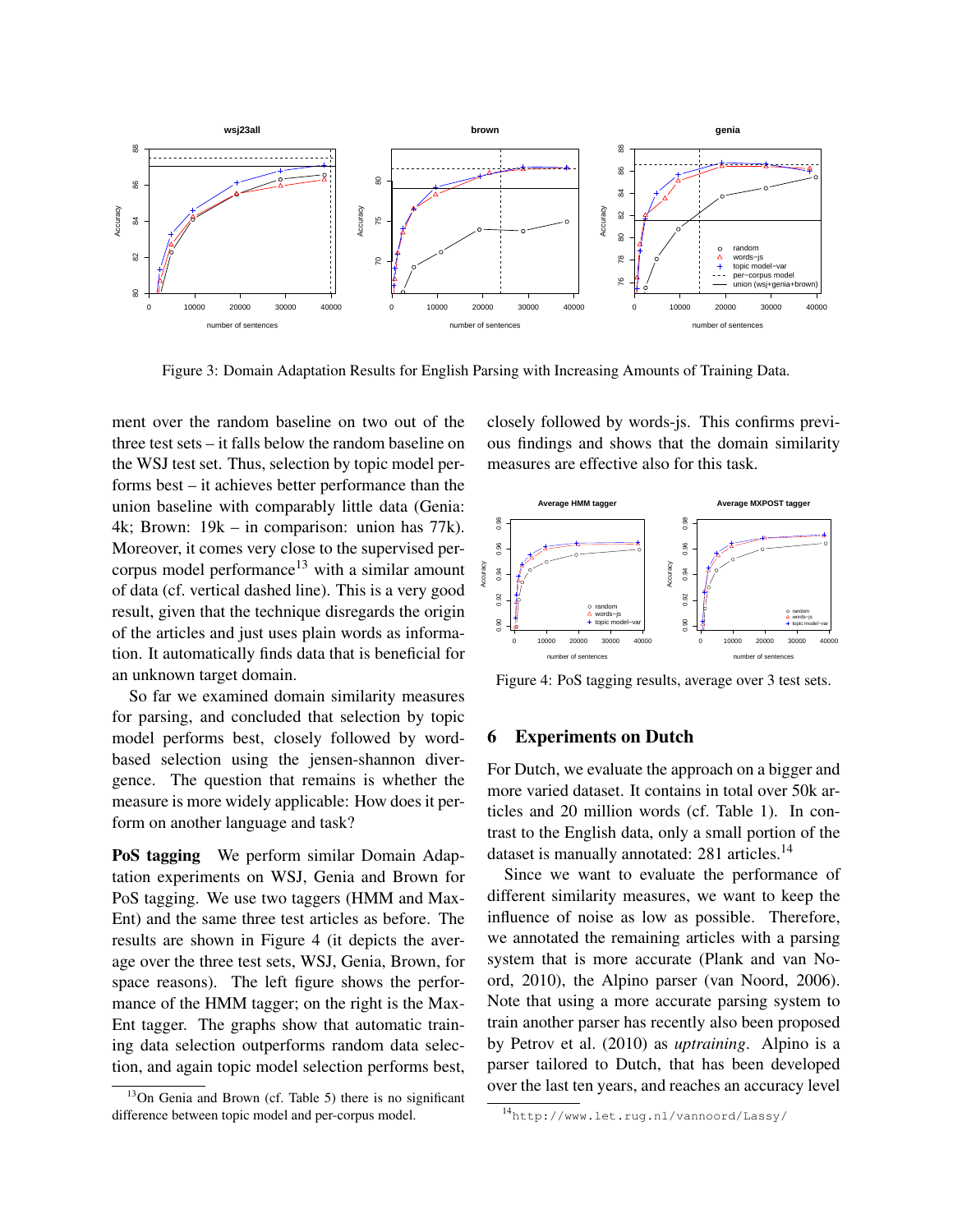of 90% on general newspaper text. It uses a conditional MaxEnt model as parse selection component. Details of the parser are given in (van Noord, 2006).



Figure 5: Result on Dutch; average over 30 articles.

Data and Results The Dutch dataset contains articles from a variety of sources: Wikipedia<sup>15</sup>, EMEA<sup>16</sup> (documents from the European Medicines Agency) and the Dutch parallel corpus<sup>17</sup> (DPC), that covers a variety of subdomains. The Dutch articles were parsed with Alpino and automatically converted to CoNLL format with the treebank conversion software from CoNLL 2006, where PoS tags have been replaced with more fine-grained Alpino tags as that had a positive effect on MST. The 281 annotated articles come from all three sources. As with English, we consider as test set articles with at least 50 sentences, from which 30 are randomly sampled.

The results on Dutch are shown in Figure 5. Domain similarity measures clearly outperform random data selection also in this setting with another language and a considerably larger pool of data (20 million words; 51k articles).

#### 7 Discussion

In this paper we have shown the effectiveness of a simple technique that considers only plain words as domain selection measure for two tasks, dependency parsing and PoS tagging. Interestingly, humanannotated labels did not perform better than the automatic measures. The best technique is based on topic models, and compares document topic distributions estimated by LDA (Blei et al., 2003) using the variational metric (very similar results were obtained using jensen-shannon). Topic model selection significantly outperforms random data selection on both examined languages, English and Dutch, and has a positive effect on PoS tagging. Moreover, it outperformed a standard Domain Adaptation baseline (union) on two out of three test sets. Topic model is closely followed by the word-based measure using jensen-shannon divergence. By examining the overlap between word-based and topic model-based techniques, we found that despite similar performance their overlap is rather small. Given these results and the fact that no optimization has been done for the topic model itself, results are encouraging: there might be an even better measure that exploits the information from both techniques. So far, we tested a simple combination of the two by selecting half of the articles by a measure based on words and the other half by a measure based on topic models (by testing different metrics). However, this simple combination technique did not improve results yet – topic model alone still performed best.

Overall, plain surface characteristics seem to carry important information of what kind of data is relevant for a given domain. Undoubtedly, parsing accuracy will be influenced by more factors than lexical information. Nevertheless, as we have seen, lexical differences constitute an important factor.

Applying divergence measures over syntactic patterns, adding additional articles to the pool of data (by uptraining (Petrov et al., 2010), selftraining (McClosky et al., 2006) or active learning (Hwa, 2004)), gauging the effect of weighting instances according to their similarity to the test data (Jiang and Zhai, 2007; Plank and Sima'an, 2008), as well as analyzing differences between gathered data are venues for further research.

## Acknowledgments

The authors would like to thank Bonnie Webber and the three anonymous reviewers for their valuable comments on earlier drafts of this paper.

<sup>15</sup>http://ilps.science.uva.nl/WikiXML/

<sup>16</sup>http://urd.let.rug.nl/tiedeman/OPUS/EMEA.php

<sup>17</sup>http://www.kuleuven-kortrijk.be/DPC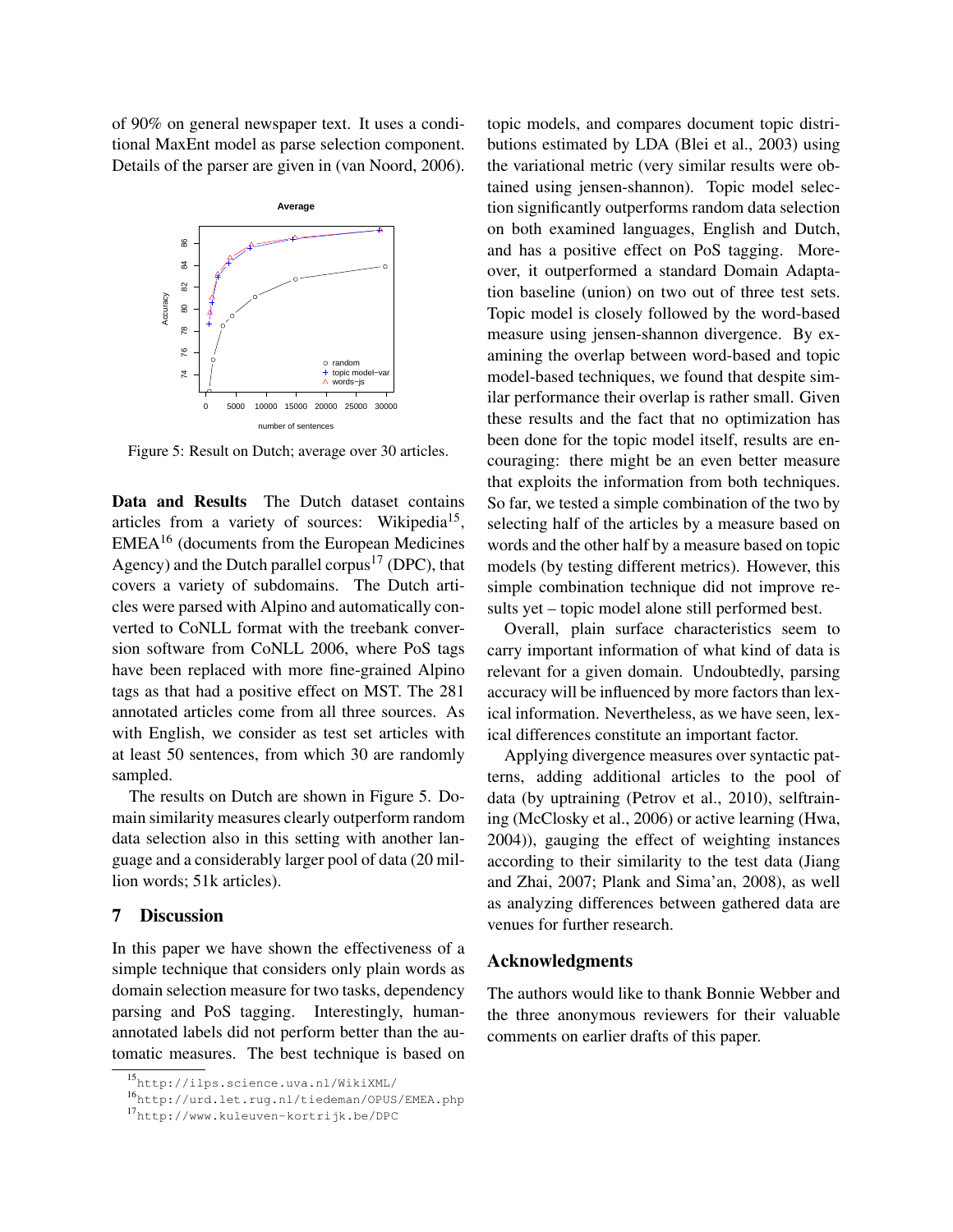## References

- David M. Blei, Andrew Y. Ng, and Michael I. Jordan. 2003. Latent Dirichlet Allocation. *Journal of Machine Learning Research*, 3:993–1022.
- John Blitzer, Ryan McDonald, and Fernando Pereira. 2006. Domain Adaptation with Structural Correspondence Learning. In *Proceedings of the 2006 Conference on Empirical Methods in Natural Language Processing*, Sydney, Australia.
- Sabine Buchholz and Erwin Marsi. 2006. CoNLL-X Shared Task on Multilingual Dependency Parsing. In *Proceedings of the 10th Conference on Computational Natural Language Learning (CoNLL-X)*, pages 149– 164, New York City.
- Hal Daumé III. 2007. Frustratingly Easy Domain Adaptation. In *Proceedings of the 45th Meeting of the Association for Computational Linguistics*, Prague, Czech Republic.
- Daniel Gildea. 2001. Corpus Variation and Parser Performance. In *Proceedings of the 2001 Conference on Empirical Methods in Natural Language Processing*, Pittsburgh, PA.
- Tadayoshi Hara, Yusuke Miyao, and Jun'ichi Tsujii. 2005. Adapting a Probabilistic Disambiguation Model of an HPSG Parser to a New Domain. In Robert Dale, Kam-Fai Wong, Jian Su, and Oi Yee Kwong, editors, *Natural Language Processing IJCNLP 2005*, volume 3651 of *Lecture Notes in Computer Science*, pages 199–210. Springer Berlin / Heidelberg.
- Rebecca Hwa. 2004. Sample Selection for Statistical Parsing. *Compututational Linguistics*, 30:253–276, September.
- Jing Jiang and ChengXiang Zhai. 2007. Instance Weighting for Domain Adaptation in NLP. In *Proceedings of the 45th Meeting of the Association for Computational Linguistics*, pages 264–271, Prague, Czech Republic, June. Association for Computational Linguistics.
- Richard Johansson and Pierre Nugues. 2007. Extended Constituent-to-dependency Conversion for English. In *Proceedings of NODALIDA*, Tartu, Estonia.
- Lillian Lee. 2001. On the Effectiveness of the Skew Divergence for Statistical Language Analysis. In *In Artificial Intelligence and Statistics 2001*, pages 65–72, Key West, Florida.
- J. Lin. 1991. Divergence measures based on the Shannon entropy. *Information Theory, IEEE Transactions on*, 37(1):145 –151, January.
- Tom Lippincott, Diarmuid Ó Séaghdha, Lin Sun, and Anna Korhonen. 2010. Exploring variation across biomedical subdomains. In *Proceedings of the 23rd International Conference on Computational Linguistics*, pages 689–697, Beijing, China, August.
- Christopher D. Manning and Hinrich Schütze. 1999. *Foundations of Statistical Natural Language Processing*. MIT Press, Cambridge Mass.
- David McClosky, Eugene Charniak, and Mark Johnson. 2006. Effective Self-Training for Parsing. In *Proceedings of Human Language Technology Conference of the North American Chapter of the Association for Computational Linguistics*, pages 152–159, Brooklyn, New York. Association for Computational Linguistics.
- David McClosky, Eugene Charniak, and Mark Johnson. 2010. Automatic Domain Adaptation for Parsing. In *Proceedings of Human Language Technology Conference of the North American Chapter of the Association for Computational Linguistics*, pages 28–36, Los Angeles, California, June. Association for Computational Linguistics.
- Ryan McDonald, Fernando Pereira, Kiril Ribarov, and Jan Hajič. 2005. Non-projective Dependency Parsing using Spanning Tree Algorithms. In *Proceedings of Human Language Technology Conference and Conference on Empirical Methods in Natural Language Processing*, pages 523–530, Vancouver, British Columbia, Canada, October. Association for Computational Linguistics.
- Robert C. Moore and William Lewis. 2010. Intelligent Selection of Language Model Training Data. In *Proceedings of the ACL 2010 Conference Short Papers*, pages 220–224, Uppsala, Sweden, July. Association for Computational Linguistics.
- Eric W. Noreen. 1989. *Computer-Intensive Methods for Testing Hypotheses: An Introduction*. Wiley-Interscience.
- Slav Petrov, Pi-Chuan Chang, Michael Ringgaard, and Hiyan Alshawi. 2010. Uptraining for Accurate Deterministic Question Parsing. In *Proceedings of the 2010 Conference on Empirical Methods in Natural Language Processing*, pages 705–713, Cambridge, MA, October. Association for Computational Linguistics.
- Barbara Plank and Khalil Sima'an. 2008. Subdomain Sensitive Statistical Parsing using Raw Corpora. In *Proceedings of the 6th International Conference on Language Resources and Evaluation*, Marrakech, Morocco, May.
- Barbara Plank and Gertjan van Noord. 2010. Grammar-Driven versus Data-Driven: Which Parsing System Is More Affected by Domain Shifts? In *Proceedings of the 2010 Workshop on NLP and Linguistics: Finding the Common Ground*, pages 25–33, Uppsala, Sweden, July. Association for Computational Linguistics.
- Sujith Ravi, Kevin Knight, and Radu Soricut. 2008. Automatic Prediction of Parser Accuracy. In *EMNLP '08: Proceedings of the Conference on Empirical Methods in Natural Language Processing*, pages 887–